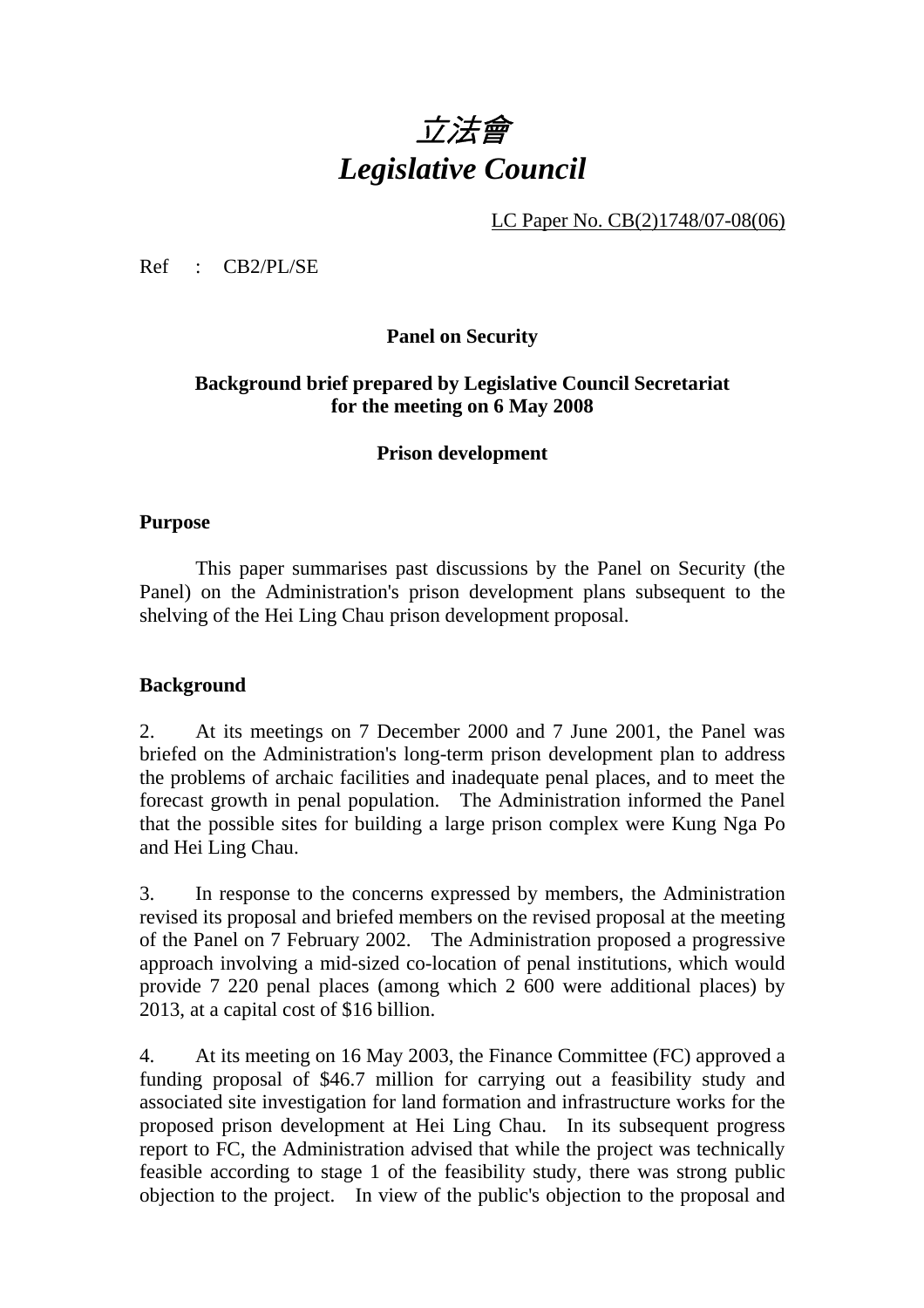the call for the Administration to explore alternative development plans to address the problem of prison overcrowding, the Administration decided to shelve the project for the time being. In the meantime, the Administration would explore alternative development possibilities. It would consider initially the feasibility of maximising the redevelopment potential of certain existing penal sites to yield additional places.

## **Prison development plans subsequent to the shelving of the Hei Ling Chau prison development proposal**

5. At its meeting on 1 November 2005, the Panel was briefed on the Administration's prison development plans subsequent to the shelving of the Hei Ling Chau prison development proposal as follows -

- (a) carrying out conversion works at the Chi Sun Correctional Institution, which would provide 48 additional penal places around the end of 2005;
- (b) constructing the new Lai Chi Kok Correctional Institution, which would provide 212 additional penal places in the first quarter of 2006;
- (c) launching the extension project at Lai Chi Kok Reception Centre, which would provide 144 additional remand places by the end of 2006;
- (d) redeveloping the Lo Wu Correctional Institution (LWCI), which would provide 1 218 additional places by the end of 2009; and
- (e) identifying the redevelopment potential of existing penal institutions, such as the institutions at Chi Ma Wan.

6. Noting that Mainlanders serving sentences in Hong Kong had taken up 28.8% of the penal population, members considered that the Administration should expedite the establishment of a transfer of sentenced persons arrangements between Hong Kong and the Mainland. Hon James TO suggested that incentives should be provided for Mainlanders serving sentences in Hong Kong to apply for transfer to the Mainland for serving their remaining sentences. Hon LEUNG Kwok-hung however considered that, given the poor condition of Mainland prisons, Mainlanders serving sentences in Hong Kong would unlikely be willing to apply for transfer to the Mainland. Hon Margaret NG asked the Administration to review whether illegal immigrants should be imprisoned for a long period of time, whether such imprisonment could achieve the desired penal effect and the cost implications of such imprisonment.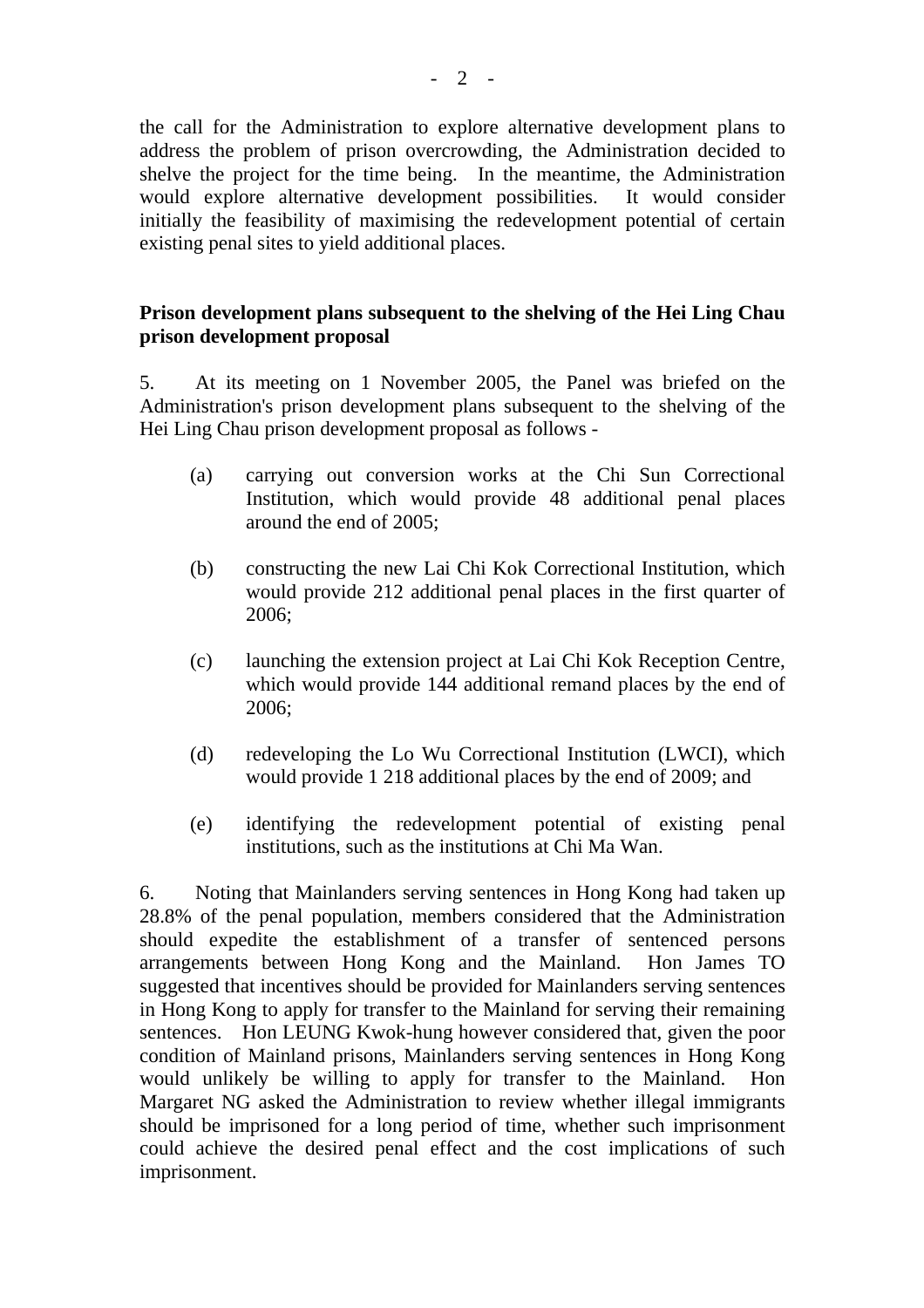7. The Administration responded that, under the model agreement on the transfer of sentenced persons, a transfer required the agreement of the transferring and receiving parties as well as the sentenced person. It was difficult to assess the number of sentenced persons who would apply for transfer to the Mainland for serving their sentences, if transfer of sentenced persons arrangements were established with the Mainland. The redevelopment of penal institutions would achieve the purposes of meeting increased demand for penal places as well as addressing the problem of aging of old penal institutions. The Administration also advised that the length of sentence was determined by the court.

8. Hon LAU Kong-wah considered that priority should be given to redeveloping the Chi Ma Wan Correctional Institution. He requested the Administration to provide a comparison between the redevelopment of LWCI and Chi Ma Wan Correctional Institution.

9. The Administration subsequently advised that the existing two correctional institutions at Chi Ma Wan could be redeveloped to provide about 1 600 places, of which 984 were additional places. A rough estimate of the construction cost was about \$1.5 billion. However, the redevelopment of the institutions at Chi Ma Wan would be more complicated than that of LWCI because of the topography of the former site and the need to widen the existing access road substantially. Further studies would be needed.

## **Redevelopment of Lo Wu Correctional Institution**

10. At the Panel meeting on 4 April 2006, the Administration briefed the Panel on its proposal to redevelop LWCI, which would provide 1 400 penal places (of which 1 218 were additional places) by the end of 2009, at a capital cost of about \$1.375 billion. As for the basis for projecting the penal population, the Administration advised that the projections (13 330 by 2010 and 14 250 by 2015) were based on arrest and prosecution statistics provided by the Police and the Immigration Department (ImmD).

11. Members queried whether the Administration should merely construct more prisons to cope with the projected increase in penal population. They asked about the progress of establishing a transfer of sentenced persons agreement with the Mainland. Hon James TO considered that the Administration should review its penal policy, having regard to the deterrent effect and cost considerations. Consideration should be given to non-custodial options such as electronic monitoring. Hon LAU Kong-wah was of the view that if the penal institutions at Chi Ma Wan could be redeveloped to provide more places, such as through the construction of an extra level of floor, there might not be a need to redevelop LWCI. Hon LEUNG Kwok-hung considered that Mainlanders who took up illegal employment in Hong Kong should be repatriated and not imprisoned.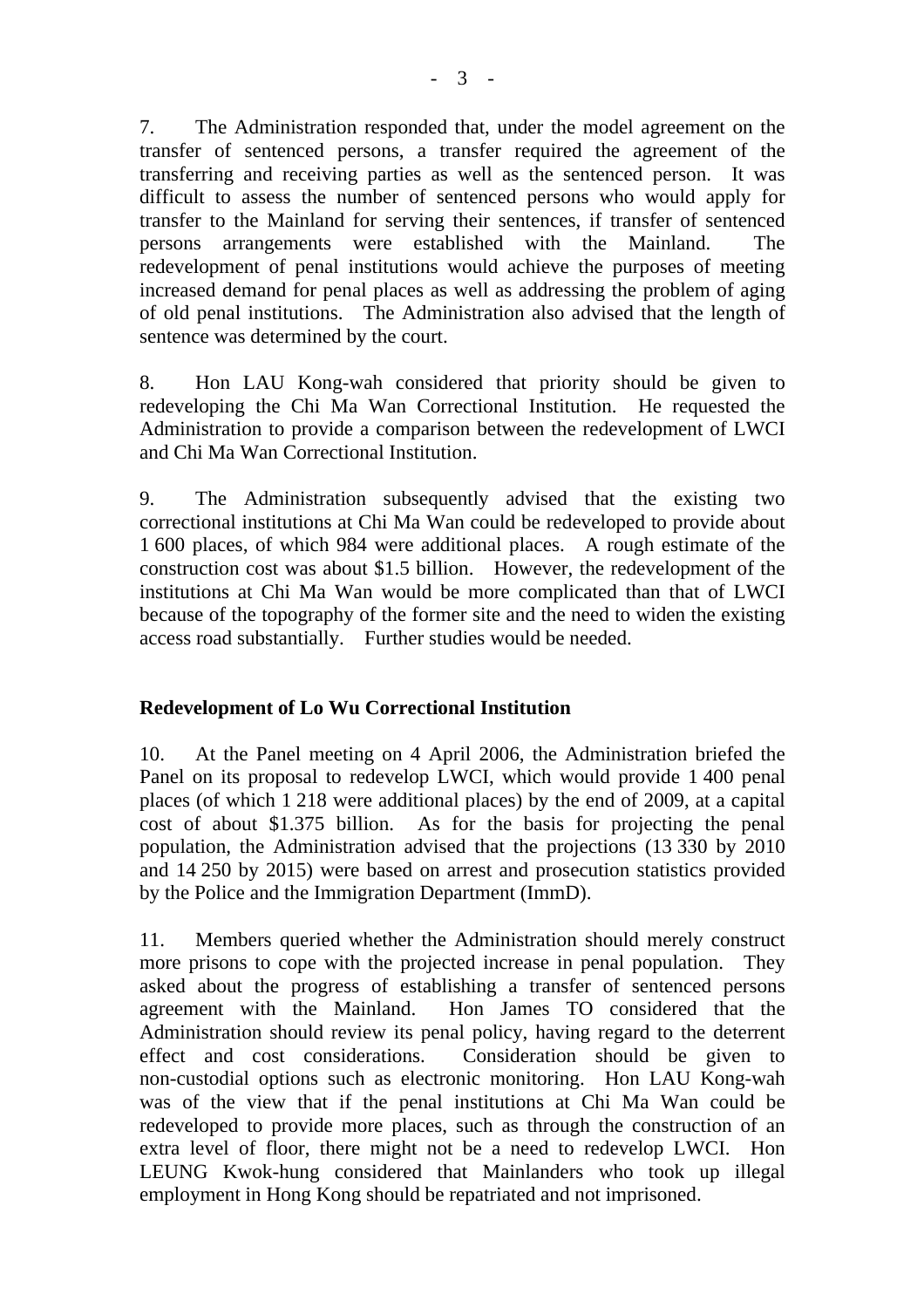12. In reaffirming its immigration policy for illegal immigrants to be repatriated in general and for illegal immigrants who took up illegal employment or committed other offences to be prosecuted, the Administration advised that the penal policy was reviewed regularly. The Administration had considered in about 1997-1998 the feasibility of introducing other non-custodial options not available then in Hong Kong, such as home detention and electronic monitoring, and noted that these options were not suitable for Hong Kong because of technical difficulties or security threats to the community. The Administration considered it difficult to assess whether the establishment of transfer of sentenced persons arrangements with the Mainland would actually relieve overcrowding in penal institutions, as the consent of the prisoner concerned was required before a transfer could take place. The Administration advised that the redevelopment of penal institutions at Chi Ma Wan was still at an early stage and designs were not yet available. It was the intention of the Administration to redevelop LWCI to alleviate the problems of prison overcrowding and ageing penal facilities as soon as possible.

13. FC subsequently approved the funding for the LWCI redevelopment project at its meeting on 7 July 2006.

## **Progress of prison development and further development possibilities**

14. At the Panel meeting on 3 April 2007, the Administration updated members on the progress of prison development projects as referred to in paragraph 5 above and its work on identifying further development possibilities.

15. Members expressed concern about the serious shortfall in penal places in maximum security prisons, female institutions and remand facilities. According to the Administration, as at 16 March 2007, the total penal population was 11 211. The total number of penal places in all 23 penal institutions was 11 538. In the case of male institutions, the occupancy rate was 95%; however, there was a shortfall of 462 places in remand facilities and maximum security prisons. In the case of female institutions, the occupancy rate was 106%, representing a shortfall of 114 places. The situation was more serious in remand facilities and maximum security prisons, with a total shortfall of 264 places. Given that the proposal to co-locate penal institutions at Hei Ling Chau had been shelved, members enquired about the Administration's plan to address the problems of overcrowding and outdated facilities in penal institutions.

16. The Administration advised that besides minor works and small scale projects which would provide more places in existing penal institutions, LWCI was being redeveloped and the feasibility of developing the existing institutions at Chi Ma Wan was being explored. It was anticipated that these projects would help upgrade the prison facilities and relieve the overcrowding problem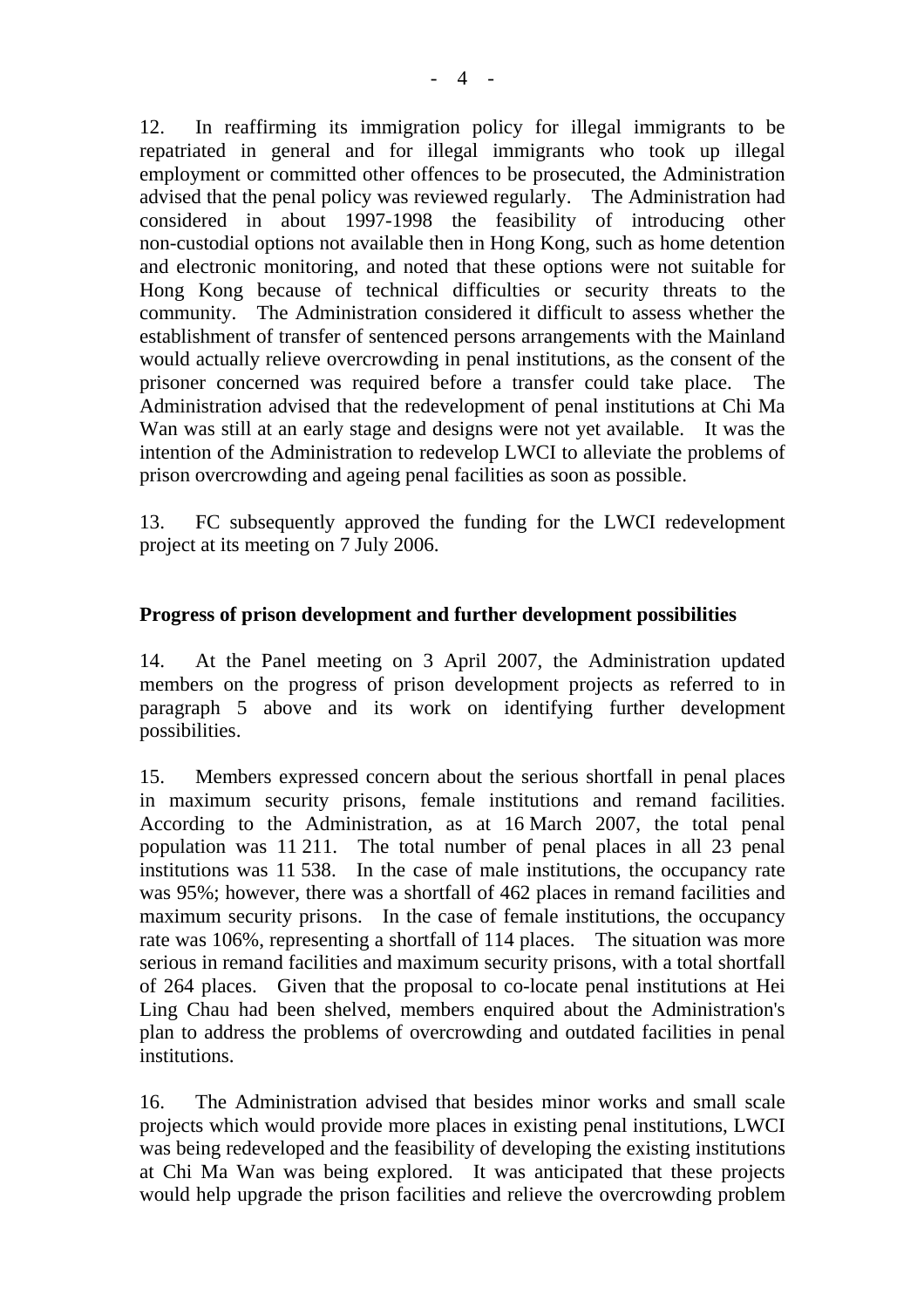in penal institutions. The Administration was continuing to identify and work on further possibilities, including the addition of an extension block to the existing Lai Chi Kok Reception Centre to provide 144 additional remand facilities for adult males, swapping of the functions of the Lai King Training Centre (which was a penal institution for young male inmates) and the Tai Tam Gap Correctional Institution (which was for young females) to provide 80 additional places for female inmates, and further swapping possibilities in different types of penal institutions. The Administration undertook to report to the Panel the findings of its feasibility study on the redevelopment of penal institutions at Chi Ma Wan.

17. Members also noted with concern the number of Mainlanders in the penal population. According to the Administration, about 28% of the average daily penal population in 2006 was Mainlanders. Some members pointed out that many sentenced Mainlanders were convicted of engaging in vice activities or illegal employment. They considered that the Administration should review its prosecution policy in respect of overstayers or illegal immigrants who committed minor offences so that these persons would be repatriated rather than imprisoned. However, Hon James TO was of the view that the present prosecution policy in respect of illegal immigrants and overstayers engaging in vice activities and taking up illegal employment was appropriate.

18. The Administration reiterated that it was the Government's policy to prosecute illegal immigrants and overstayers who took up illegal employment or committed other offences. An inter-departmental Task Force had been established in 2003 to combat the problems at source. Immigration control was maintained by ImmD at boundary control points. The particulars of convicted Mainland visitors were passed to Mainland authorities so that their subsequent applications to visit Hong Kong could be subject to closer scrutiny. With such measures, the number of Mainlanders imprisoned or on remand had decreased from about 3 800 in 2004 to about 2 800 in March 2007. The total percentage of Mainlanders in the penal population had decreased from 33% to about 25.5%.

## **Relevant papers**

19. Members may wish to refer to the following minutes of meetings and papers for further details of the discussions –

#### Minutes

- (a) minutes of meeting of the Panel on Security on 1 November 2005 [LC Paper No. CB(2)755/05-06];
- (b) minutes of meeting of the Panel on Security on 4 April 2006 [LC Paper No. CB(2)79/05-06];